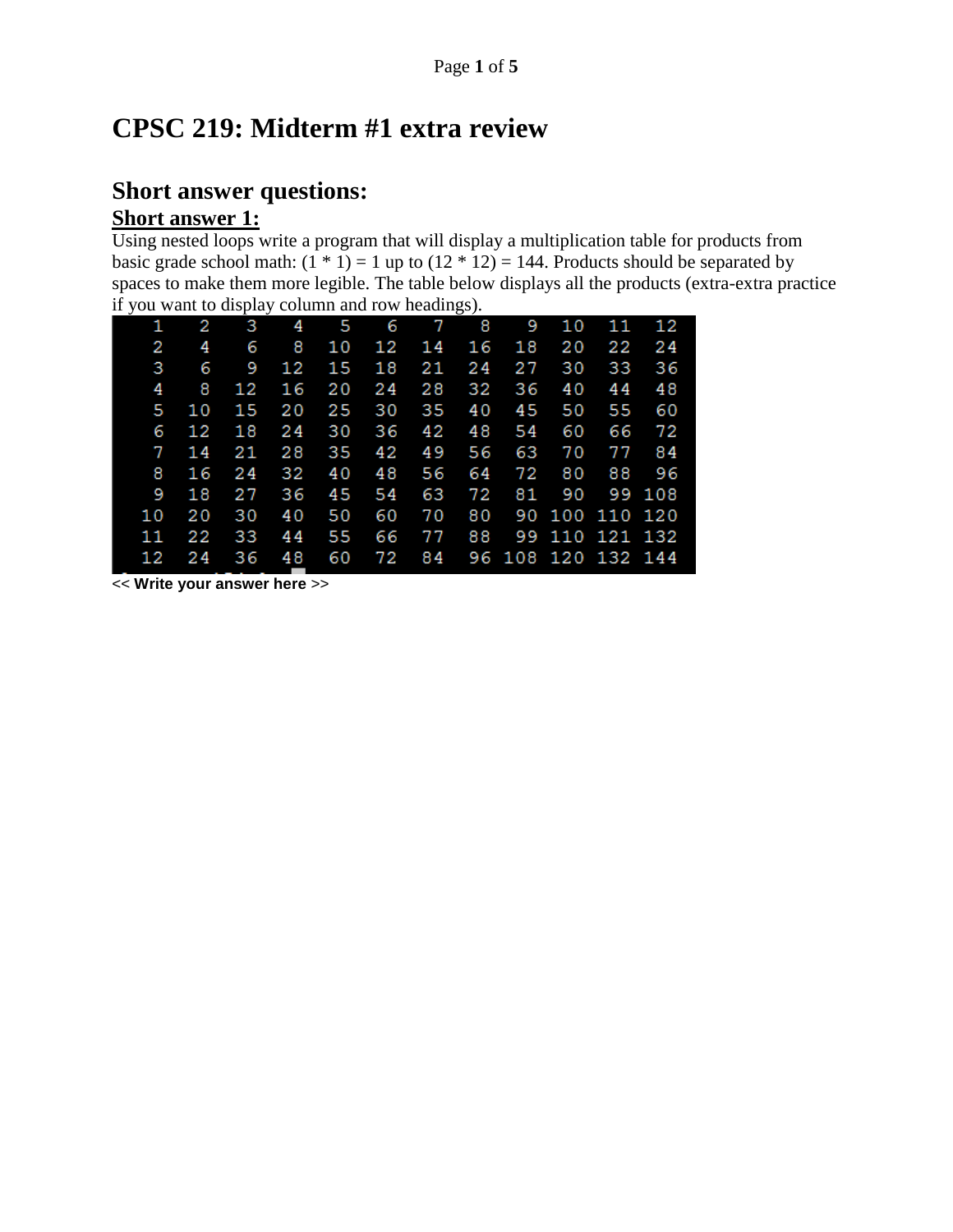### **Short answer 2:**

A simple tax program. prompt the user for the gross taxable income. Based on the tax rates shown in the table below the program should calculate the amount of tax owed. Finally it should display: the original gross taxable income, the amount of tax deducted and finally the income net of taxes.

| Gross taxable income       | Tax rate                                                       |
|----------------------------|----------------------------------------------------------------|
| $$0 - 20,000$              | 10% for each dollar in this range                              |
| Over \$20,000 to \$65,000  | 15% for every dollar above 20,000 up to and including \$65,000 |
| Over \$65,000 to \$100,000 | 20% for every dollar above 65,000 up to and including \$100k   |
| Over \$100,000             | 25% for every dollar over \$100,000                            |

Example:

Gross taxable income  $= $21,000$ 

- $\bullet$  \$20,000 is taxed at the rate of 10% = \$2,000 deducted for this bracket
- The surplus over  $$20,000 = $1,000$  is taxed at the rate of  $15\% = $150$ .
- Total tax deducted =  $$2,000$  (first tax rate) +  $$150$  (second tax rate) =  $$2,150$ .

#### **Short answer 3:**

What is the output of the following program?

```
public class Series {
    public static void main(String [] args) {
       int i = -1;
       i = 1; while (i <= 100) {
            if (i < 10) {
               System.out.print(i + " ");i = i + 1; }
            else if (i < 25) {
               System.out.print(i + " ");i = i * 2; }
            else if (i <= 75) {
                System.out.print(i + " ");
               i = i + 20; }
            else {
               System.out.print(i + " ");i = i + 2; }
        }
    }
}
<< Write your answer here >>
```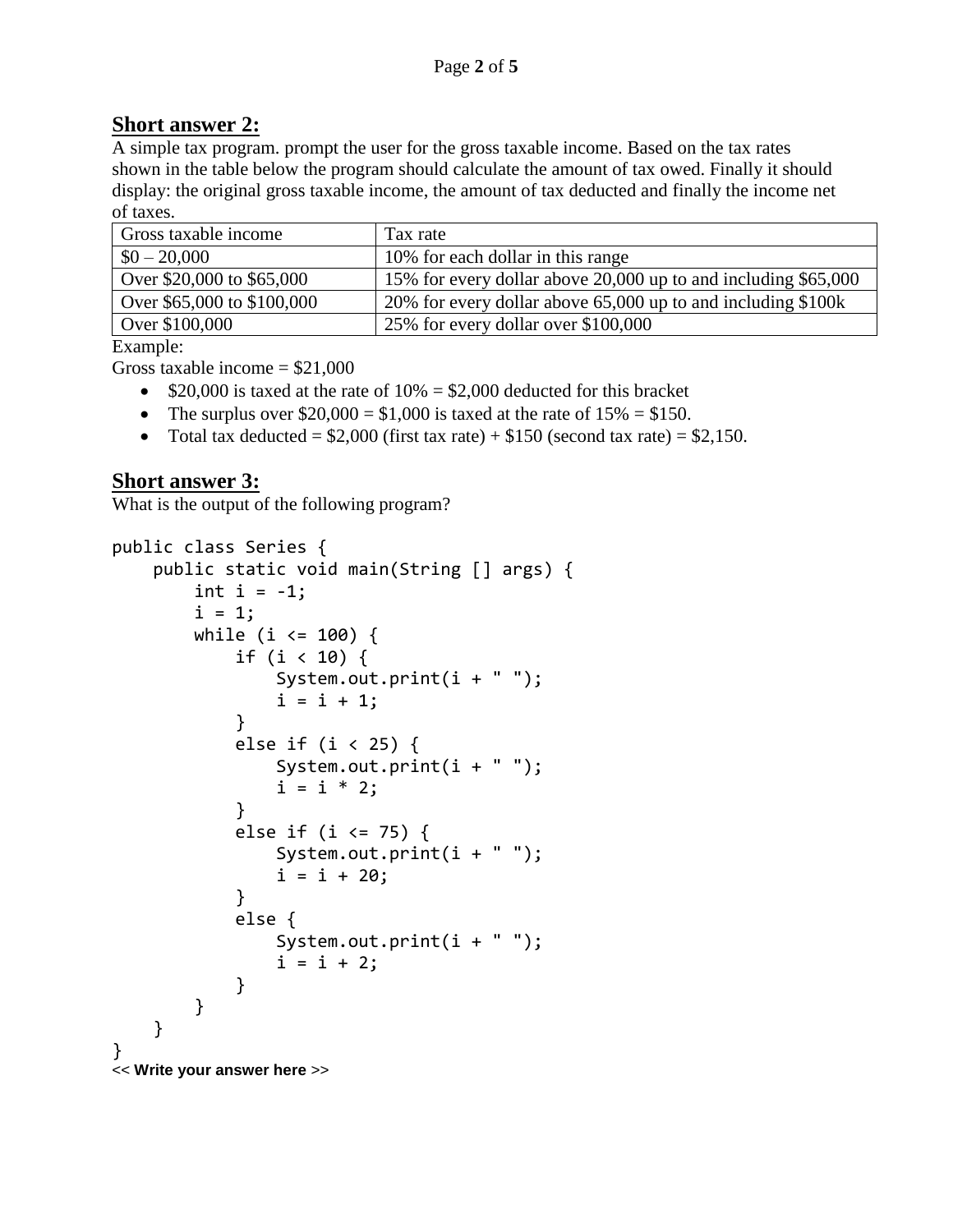#### **Short answer 4:**

```
What is the output of the following program?
  public class Tracer {
        private int x;
        private int y;
        public Tracer() {
           x = 8;y = 88; }
       public void setX(int num) { x = num; }
       public void setY(int num) { y = num; }
        public void m1() {
           int t = x;
           x = y;y = t; }
        public void m2() {
           int x = y;
           y = x; }
       public void show() { System.out.println(x + " " + y); }
       public void showIt() { System.out.println(x + y); }
   }
  public class TracerDriver {
        public static void main(String [] args) {
           Tracer t = new Tracer();
            t.show();
            t.setX(13);
            t.setY(7);
            t.show();
            t.m1();
            t.show();
            t.m2();
            t.showIt();
        }
   }
```
<< **Writer your answer here** >>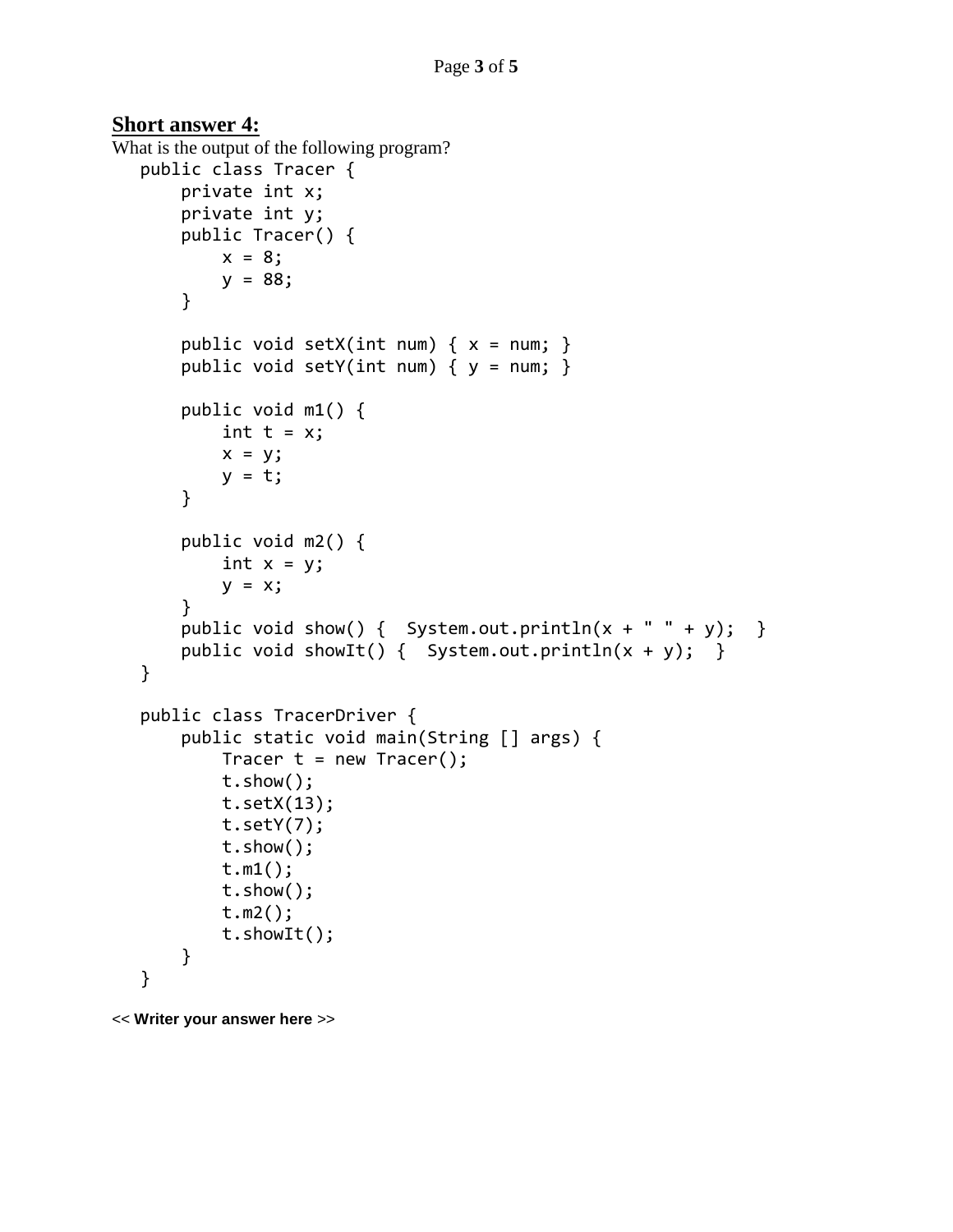## **Multiple choice questions:**

NOTE: <TAB>=TAB <SP>=SPACE <NEWLINE>=CURSOR MOVES TO NEXT LINE For Questions  $1 - 2$  you are to specify how many times the corresponding loop will execute. 1) int  $i = 10$ ; while (i  $\leq$  5) { System.out.print(i);  $i = i + 1;$ } a. 0 b. 1 c. 6 d. 10 e. This is an endless loop 2) for(int i=100; i<0; ++i) { System.out.print(i);  $i = i + 1;$ } a. 0 b. 1 c. 100 d. 101 e. This is an endless loop

For Questions  $3 - 5$  you are to specify the output of the corresponding program.

```
3)
char a = '-';
switch (a) {
     case '1':
         System.out.print('a');
         break;
     case '2':
         System.out.print('b');
         break;
     case '3':
         System.out.print('c');
         break;
     case '4':
         System.out.print('d');
         break;
 }
 System.out.print("e");
```